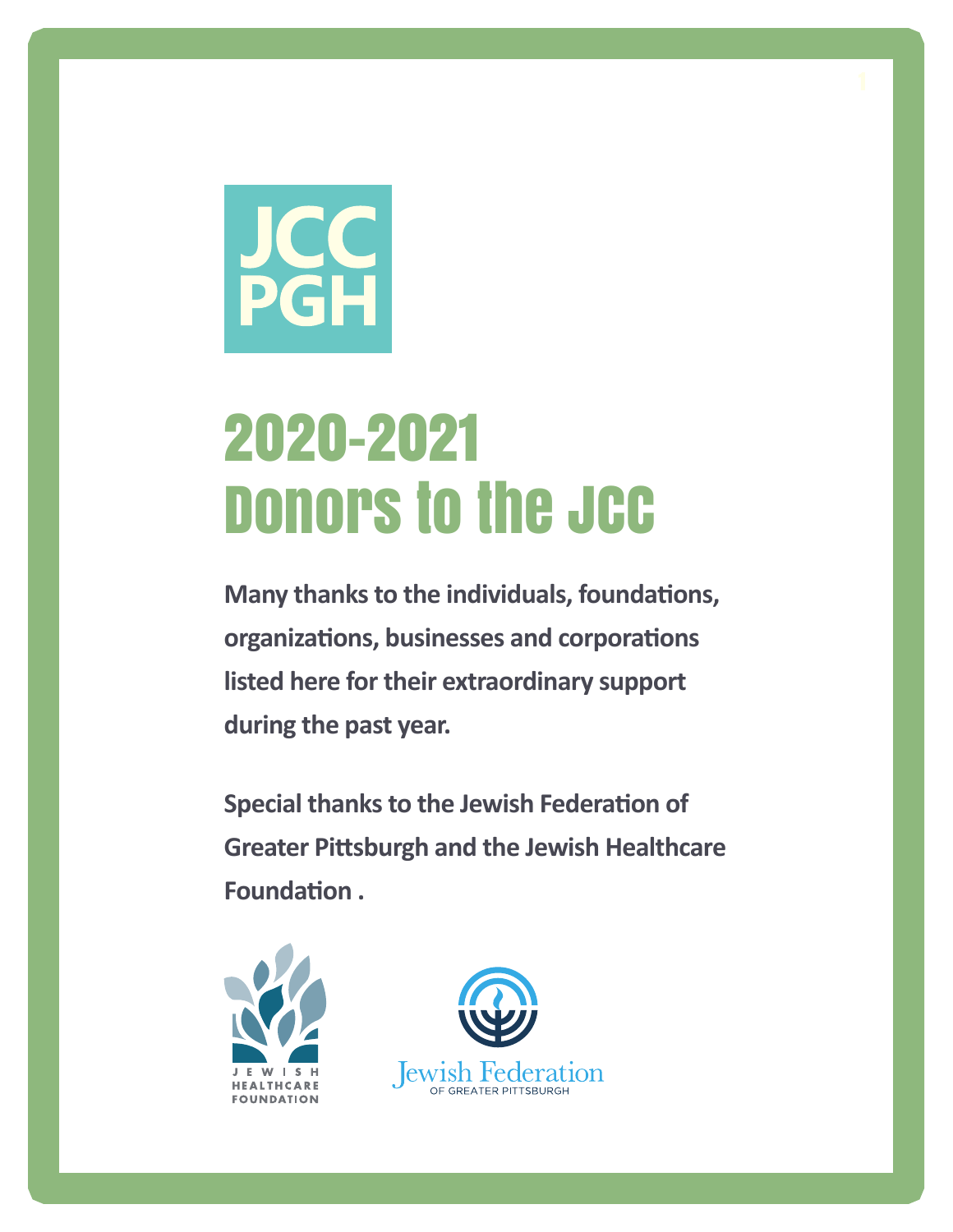# Moving Forward Together and Annual Fund

*All contributions to the JCC's recovery efforts and annual operating fund (including Little Night Sponsors)*

Anonymous Donors Todd Aaron Heitham Abdul-Baki Michael Abesamis and Beatrice Chen Abt Associates Inc. Academy of Trial Lawyers of Allegheny County Jon and Miriam Adler Evan Aiello and Richard Hawkinberry Florence and Alfred Aiello Meryl and David Ainsman Elias and Leslie Aizenman Aladdin Food Management Services LLC Rachel and Steve Albert Allegheny Roofing and Sheet Metal Company, Inc. Lauren and Scott Americus and Family Alan and Anne Amster Debra and Stewart Anderson Joseph Anthony Ellie Antici and Sean Whitworth Dr. Elie Aoun and Justin Matase Karen Arndt and Richard Chaillet Beth Arogeti John Aronis and Sandra Katz Norma Artman Charles and Jean Atkins Valerie Bacharach Nancy and Ronald Baime Lauren Bairnsfather Dr. David Baker and Sharon Dilworth Ms. Caroline Baker Baker Tilly Phyllis Balsom B&R Pools and Swim Shop Martha Banwell and Daniel Berkowitz Stewart Barmen and Laurie Moser

Madeline Barnes Adam and Liza Baron Deborah and David Baron Gerald and Elaine Barron Elizabeth Barrow Howard and Cheryl Baskin Sheldon and Louise Bastacky Nadav and Nancy Baum DeAnn and Nicholas Baxter Enrique Bazan and Norma De Bazan Teresa Beaudet and Gerald Giamportone Genevieve and John Becker Stan Beiner Donna and Stephen Belfiore Tim and Trish Beltz Anthony and Mary Benintend Richard and Bonnie Beran Claire Bergad Carol and Daniel Berger Richard and Natalie Berger Deborah and Sam Berkovitz William and Nancy Berkowitz Patricia Berman Drs. Susan Berman Kress and Douglas Kress Nancy Bernstein and Robert Schoen Tanya and Mark Bernstein Selam and Tsegaye Beru Bet Tikvah Congregation Luz Betancourt and Jonathan Sattelmeyer Dee and Robert Bettinger Patricia C Bibro big Burrito Restaurant Group Mr. and Mrs. Michael Bikerman Harry Blair and Mary Sorrells Beverly and Zack Block Dr. Bruce Block Block and Associates, LLC. Eva Blum Dolores and Alfred Blumstein Lynn and Harvey Boal Andrea Bobo Linda Bodell Mr. Chris and Mrs. Danielle Bond

Barbara and Bruce Booken Hendrik Bossers William and Arlene Brandeis Daniel James Brasier Dina Braslawsce Josh Braver Samuel Braver and Cathy Reifer Kate Brennan David and Nancy Brent Joshua Breslau and Dr. Elizabeth Miller Ellen and Anthony Breslin Inga Briggs Russell and Mary Brignano Beverly and David Brinn Kelly Britcher Amanda Brodish and Justin Schell Victoria and Alberto Broniscer Lois Browdie Brianna Brown Betsy Levine-Brown and Marc Brown Buchanan Ingersoll and Rooney, PC Peggy Buckley Raymond Budd Barbara and David Burstin Candace Cain Kris and Earl Callender Thomas and Patricia H Canfield Aaron and Amanda Cantor Elaine and James Cappucci Ashley Caramanica Caroline Carlson and Zackary Pezzementi Ross Carmichael Joseph Castelli John Cavicchio Ceeva, Inc Ceisler Media and Issue Advocacy Carrie Celeskey Maurice S Cerul, M.D. Gerald and Barbara Chait Jane Chan Lenny Chan and Jennifer Daurora Maria Chikina and Wesley Pegden Norman and Gail Childs Francine Cicco and Bill Franceschini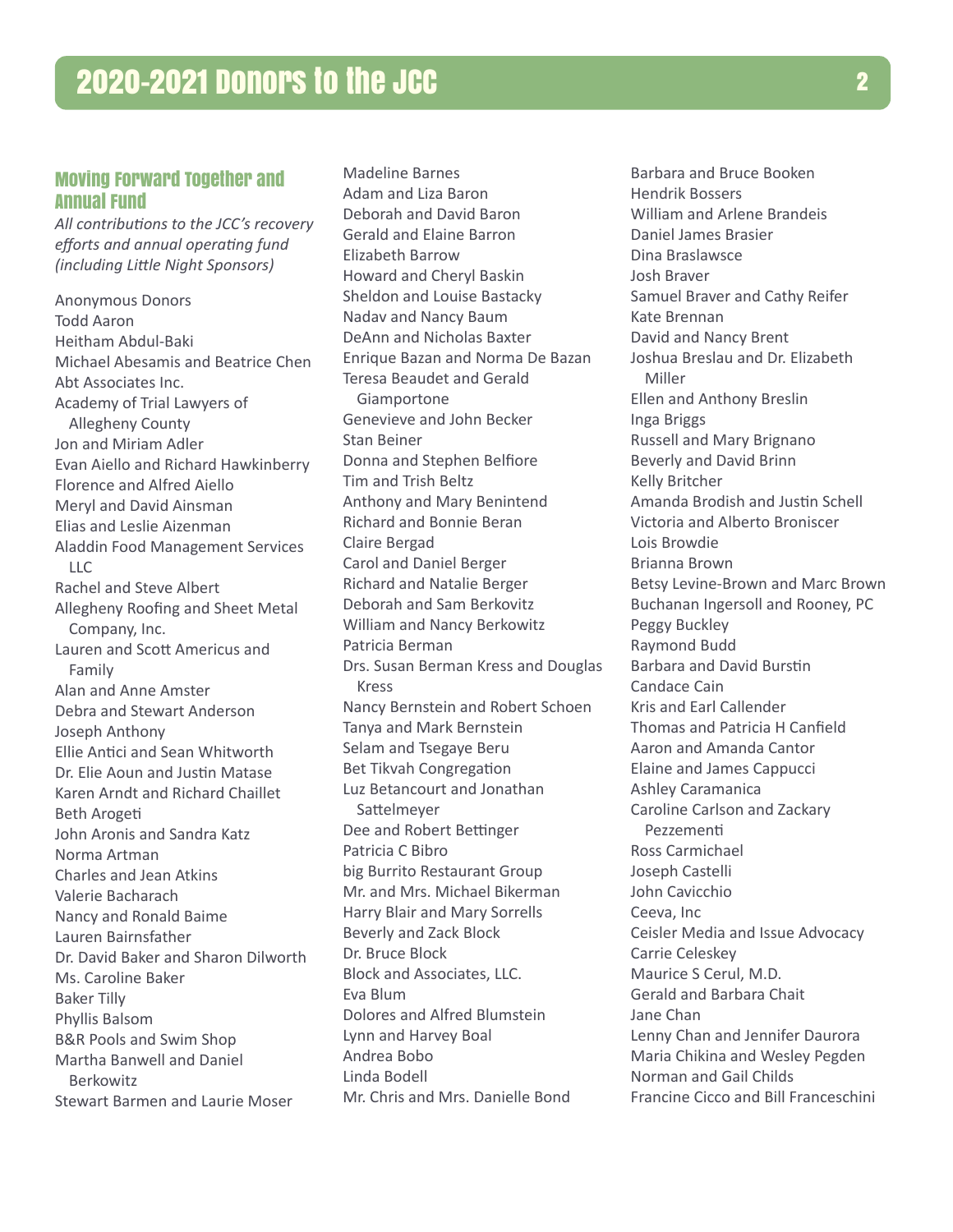Judith Clack Bryan and Rachel Clark Clark Hill PLC Nathan Cohen Susan K Cohen Bill and Wendy Colbert Michele Cole and Michael Houlahan Carol and Tom Congedo Timothy and Milena Conn Veronica Conn Randall Connolly and Michael Lefebvre Ryan Coon Florence Corbett Amanda Cord Gerald Corso Jay Costa Mary Ellen Coyne Carol and Gary Cozen Martha Crean Mrs. Christine Cronenwett Christine Cronewalt Gina Crough and Damian Matuschek Shelly Culbertson Paul and Heather Cunningham Emma Curtis and Alyson Shaw Zelda Curtiss Yvonne M Cywinski Dr. H. Lee and Michelle Z. Dameshek Daniela Damian Marion Damick and Dean Damick Brandi D'Amico and Vincent Tedesco Nancy Dan Dan Taylor Interiors, Inc. Matthew Danenberg Norina H Daubner Mary Davidson Ada Davis and Joseph Spirer Stacey Davis Stanford Davis Howard Degenholtz and Andrea DeVries Jim DelBianco Debra and William Demchak Tara and Kevin Deringor Howard Diamond

Kathy and Samuel DiBiase Neil DiBiase and Chris Smith Dickie, McCamey and Chilcote Gene Dickman Jennifer DiGirolamo Elliot and Laura Dinkin Dipcraft Fiberglass Panels Elizabeth and David Disque Ray Dittner Dollar Bank - Squirrel Hill Joshua and Hallie Donner Rhoda Dorfzaun Kathleen Dowd Patrick Doyle Gary and Amy Dubin Lisa and David Dvorin Samantha Dye Gary Dzura Catherine Eagon and Barbara **Woolcott** Daniel Edelstone David and Mary Edwards Martin and Elyse Eichner Laurie and Michael Eisenberg Rhoda Eligator Andrea and Andrew Eller Lucretia Elson Carol Emerson Carlyle Engel Ivan Lee Engel Patricia Epps Melissa Erin Dr. Daniel and Beth Erlanger Petra Fallaux and Paul Rosenblatt Angela Fan Joshua and Julie Farber Susan and Alan I Farber Helen and Richard Feder Richard Feder Adam and Ayelet Feinberg Philip and Phyllis Feinert Brian Feingold and Nancy Kaufmann The Feinman Family Jeremy Feinstein and Stefani Pashman Janet Ferguson

Jonas Fernandes and Anne-Lise Girard Richard Ferro Mr. Michael Fields Aleta Figurelli Rachel Firestone and Jason Binder Anna Lee Firman First National Bank of Pennsylvania Judith Fitzgerald James Fleischmann Ruth Foltz Joan and Ben Forman Fort Pitt Capital Group Fragasso Financial Advisors Patricia Fraher Kari Francisco Ira Frank and Amy Weinberg Frank and Stein Associates LLC Dan and Debra Frankel Amanda Frey and Michael Vogel Drs. Eric and Mary Pat Friedlander Eva and Gary Friedman Jack and Karen Friedman Jennifer and Alan Friedman Robin and Jerome Friedman Emily Friedman Novak and Sharon Novak Cathy Friend Mark Frisch Susan and Craig Frischman Erica Fuchs and David Andersen Drs. Michael and Susan Fuhrman Paul Fuhs Full Bowl Catering Linda Gagliardo Jeff Galak and Rosalind Chow Gallagher Home Health Services and Gallagher Hospice Mordechai and Esther Gal-or Josh Galperin and Sara Kuebbing Mr. James Gardiner and Mr. Djuna Gulliver Dan and Nancy Garfinkel Ruth and Alan Garfinkel Paula Garrick Klein Robert and Ellen Garvin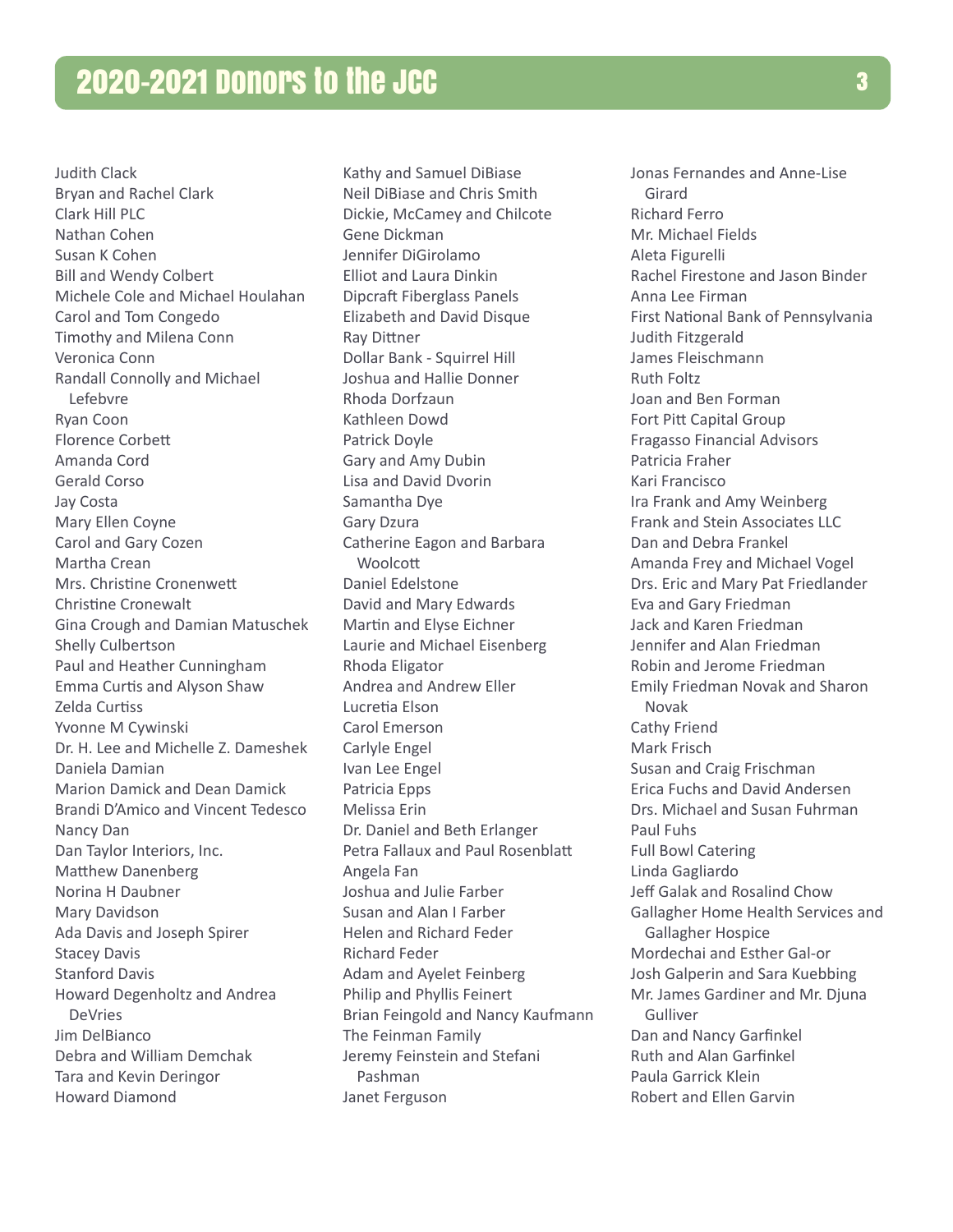Arnold Gefsky Jay and Rhoda Gefsky Lisa and Christopher Geiger Steven Gelernter and Jacquelene Savage Julie and Edward Gelman Marlene Gelman Miriam and Mischa Gelman Ruth Gelman Barbara Gengler Nancy Geraci Wayne and Catherine Gerhold Cheryl Gerson Americus Peter and Kristina Gerszten Laura Giavara Rabbi James and Barbara Gibson Arthur Giesen Bernadette and George Gillotti Robert and Robin Giunta Giovanni Giuntella and Rania Gihleb Harry and Susan Givelber Lawrence and Rochelle Glanz David and Andrea Glickman Nettie Glickman Stephen Glickman and Linda Shensa Glimcher Group Incorporated Caryle Glosser Amy and Robert Gold Elinor J. Gold Elizabeth Goldberg and Michael Weisberg Emily Goldberg Margot Goldberg Theodore and Carol Goldberg Goldblum Sablowsky, LLC Rachel and Michael Golden James and Susan Goldman Judy Goldman Lauren and Brian Goldman Susan and Howard Goldman Joseph and Rose Goldstein Sandra and Marshall Goldstein Edward Goldston Joseph and Jen Goldston Jordan Golin and Liliana Glaser-Golin Marsha Goodfriend

Erica and William Goodman Jake Goodman and Sean Shepherd Cindy Goodman-Leib and Scott Leib Google Alan and Linda Gordon Debra and Robert Gordon Jerold and Elizabeth Gordon Marcus Gottlieb Deborah and Matthew Graver NormaJean and John Graybill Jonathan Green and Debbie King Green Leaf Landscape and Lawncare, Inc. Barbara and David Greenberg Jack and Kaylea Greenberg Sam and Helena Greenberg Terri Greenberg Daniel and Sharon William and Kathleen Greenspan Leon Greenwald Beth and Howard Grill Abby and Edwin Grinberg Mary and Skip Grinberg Dr. Yram and Merris Groff Frosty and Richard Gross Susan and Donald Gross Nina and Jonathan Grossberg Hanna Gruen Ina and Lawrence Gumberg Kelly and Anthony Gumina Patrick Gurian Gurrentz Family Andrew Guttman Guttman Energy, Inc. Benjie Hadburg Lana Hadley John and Cynthia Halicky Christopher Hall and Jessica Hammer Stephen and Linda Halpern Sandra and Alan Hammer Margaret Hamstead Joan Handelsman Malcom Harris Harry S. Cohen and Associates, P.C. Matthew and Amy Hartman Ronald Hartman

Marlene and Jeffrey Haus Joel Hausman Robin, Steven and Julian Hausman Brian Havyer Hefren-Tillotson, Inc. Mara Hellman David Helwig Henderson Brothers, Inc. Barbara Hepner Erin and Christopher Herman William and Ronna Herman John Herring Julie Hertz Monica and Adam Hertzman Simon Herz Highmark Melissa Hiller and Jeffrey Griffin Paul Hilterbrick Mrs. Leah Hoechstetter and Mr. Ray **Owens** Janice and Mitchell Hoffman Nancy Hoffman Vicky and Steven Hoffman Dena Hofkosh and Kim Patterson Kathryn Holmes Steve and Adora Holstein Susan and Richard Hommel Angela Honchar Jennifer and Tae Min Hong Kelly Hont Aaron and Donna Horowitz Teddi and David Horvitz Amber Housholder Mary Howe David Hudock Michelle and Gerald Hunter Patricia and Geoffrey Hurd Rebecca and Aaron Hurowitz Deborah Hurrell Ali Ibrahim and Shireen Deeb In A Different Voice Anthony Indovina Joel and Ilene Iskoe William and Martha Isler Karen Jacobs and Sholom Sacks Blair and Lynne Jacobson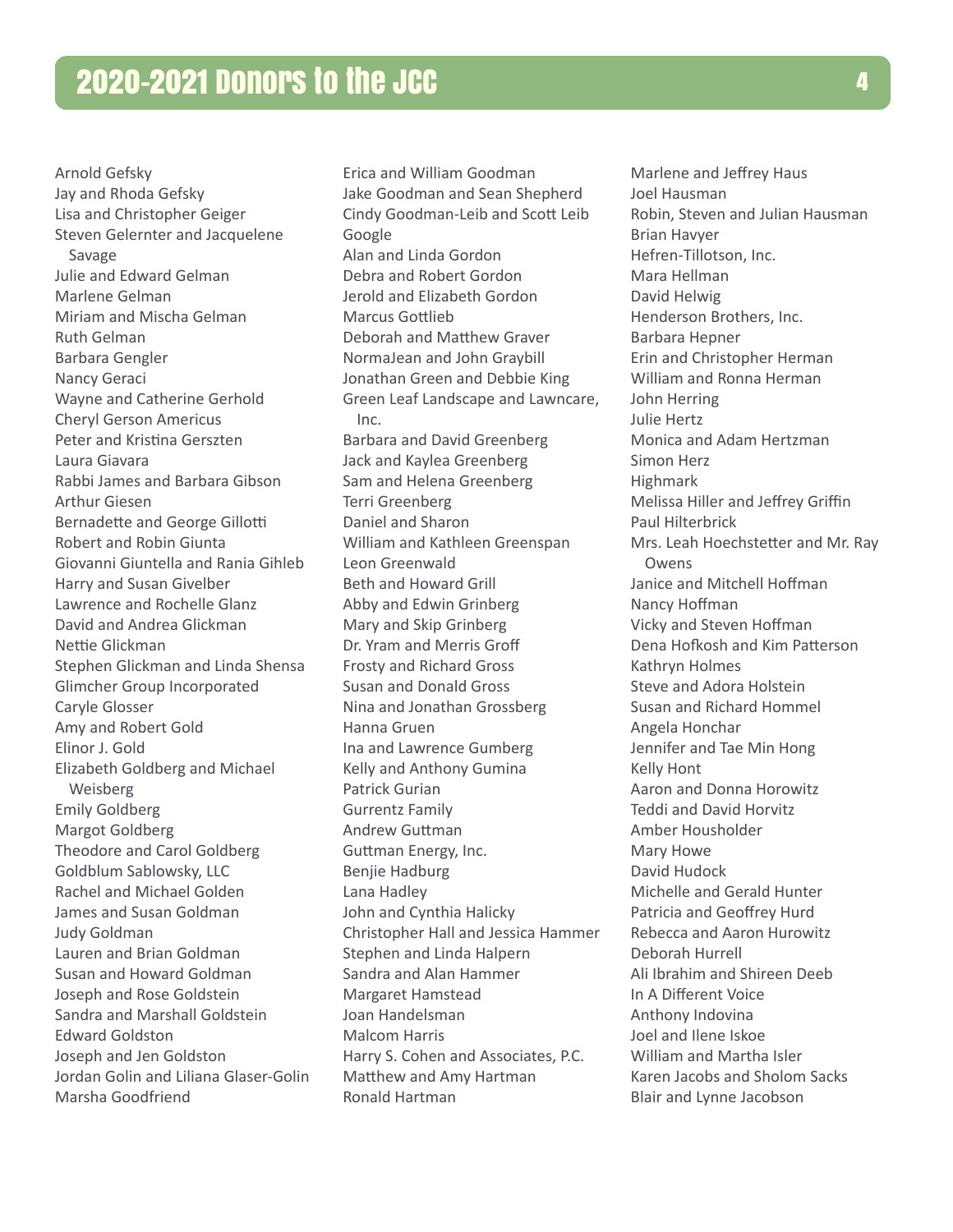David Jacobson and Lauren Statman Jacobson Associates, Inc. Gilit and Peter James Solomon and Esther Jarmell Taunya and Lamont Jeffries David Johnson and Nancy Polinsky Johnson Jeffrey Johnson and Loreal Edwards-Johnson Barbara Johnston Hans Jonas Ann Jones Jenny and Chad Jones and Pam Silberman Susan Jones Stephen and Susan Jordan Will Joseph Isadore\* and Yetta Joshowitz Steve Juffe Maria Jula Susan and Marc Julian Jeremy Kahn and Jennifer Marin Hannah Kalson Sally Kalson\* and Edward Feinstein Michael and Janet Kamon Gregg Kander and Anna Hollis Deborah Kandziolka Richard Kann and Barbara Zimmer Kann Natalie Kaplan Ellen Teri Kaplan Goldstein and Michael Goldstein Maryann Kascsak Flora Katz Jerry and Carole Katz Julia Katz Jordyn Kay Donna Kell Judith Kelley Tracie and Michael Kelley Janet and Jim Kelly Janice Kelly Jack and Ellen Kessler Jonathan and Laura Kessler KeyBank Marianne and Shane Kilcoyne

Ansley and Erin Kime Barbara King Amy Kirk Stefi Kirschner Johanna Kitman and A.J. Potanko Kathy and Cary Klein Renee Klein and Damon Wood Samantha and Joshua Klein Lloyd and Myrna Kline Kline, Keppel and Koryak, P.C. David Knoll Craig Knox and Julie Vanneman Elinor Nathanson and Peter Kogan Marta Kolthoff and Dr. Andrew Sword Cherie Koslow Andrea and Blair Kossis Doron Krakow Carl Krasik Margaret Krauss Dora Krifcher Brian Kristofic Charles Kritko Edward Krugh and Janice Conley Harriet B. Kruman Howard and Ethel Kubitz Jason and Dana Kunzman Susan and Michael Kurtz Jo-Ann Kurtz-Ahlers Jason and Lauren Kushner Michael and Dana Laidhold Stephen Laidhold and Cheryl Kaufman Ann Perrin and Jeff Dueher Terry and Marcy Lake Frieda Lalli Dorothy and David Lampl Janyl Lanauze Beth and Bill Landman Jim Lando and Leigh Winston Dr. Eric Lantzman and Maggie Feinstein Jay and Rebecca Lasus Monica and Ronald Layton David and Naama Lazar Beverly Lebovitz\* Jeff and Robin Lebovitz

Lynn and Lawrence Lebowitz Carol Lederer Kathleen Lee Susan and Louis Leff Ellen and Daniel Leger Barbara and Charles Lehman Elena Leib Sylvia Lenoff Mr. Hong Leong Michael and Mina Levenson Robert Levin and Kerry Bron Harry Levine and Roberta Mintz Levine Ms. Sheila Levine Patricia and Stanley Levine Stanley Levine and Barbara Weschler Rita Levine Rosanne and Clifford Levine Sandy and David Levine Sheldon and Ellie Levine Lee and Karen Levitt Stephanie and Lanny Lewis Irving and Lois Liberman Jason and Julie Lichtenstein James Lieber and Margie Hammer Paul and Susan Lieber Lieber Hammer Huber and Paul PC Frank Lieberman and Beverly Barkon Lauren and Oren Lieberman Sybil Lieberman and Don Levine David and Mara Light Gary Lightner Robert Lino Robert and Celia Liss Alexander and Marina Litz Lobos Management Company Mark and Catherine Loevner Pasquale Lombardi Susan Long Harold Love Ruth Love Andrea and Michael Lowenstein Zhao Lu and Yang Shen Martin and Michelle Lubetsky Janet and Ron Lunde Fred and Dorothy Lust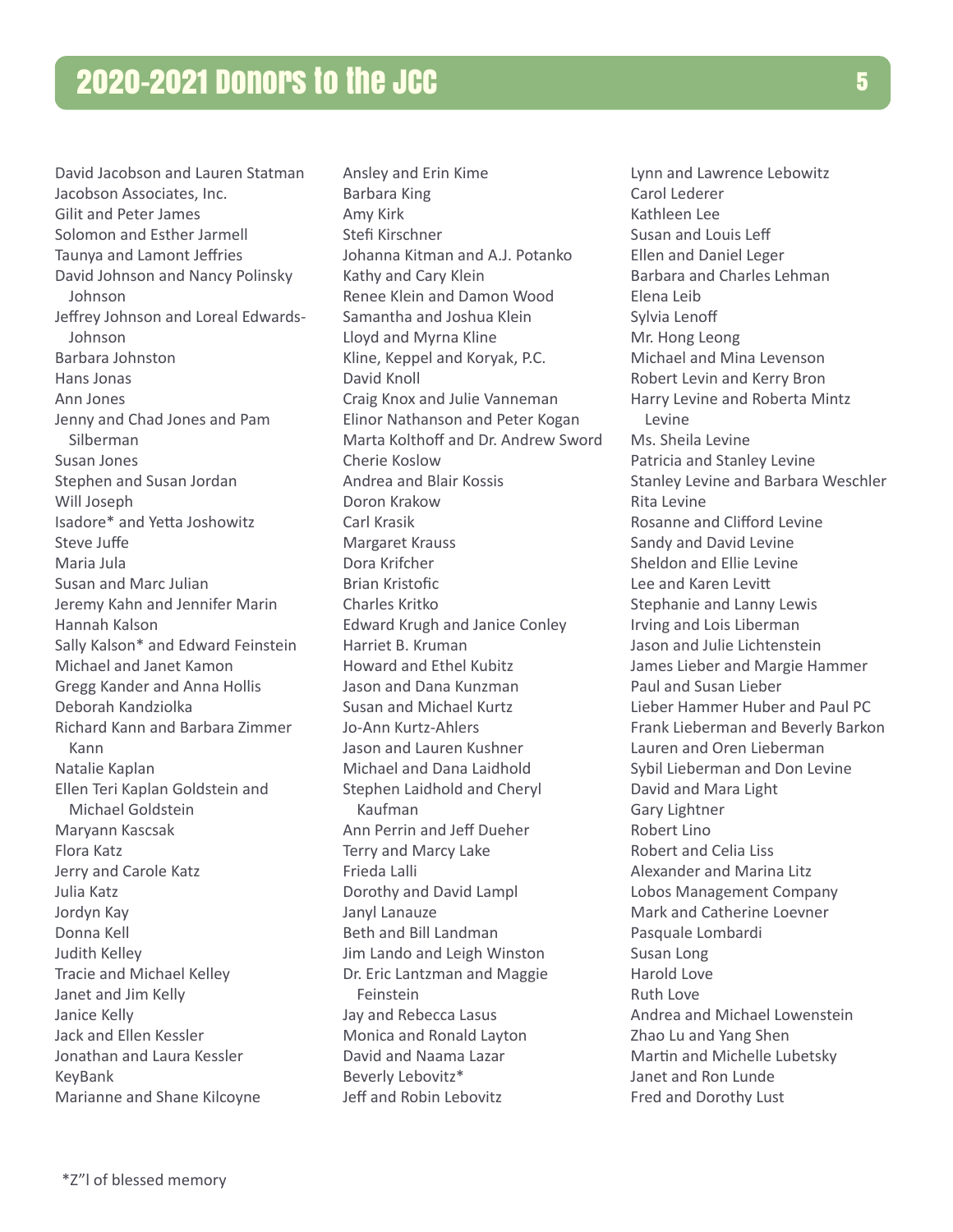Natalie Lustig Jay and Kathleen Lutins Paul Lyons and Betty Rothbart M & J Electrical Contracting, Inc. Kim Macioce Luke Mackenzie and Valerie Le Sage Sheila Madden William M. Madway Cherie and Stanley Maharam Lauren and Alan Mallinger Sarita and Robert Mallinger Jan Paul Malocsay Maureen and Milan Mamula Alexis Winsten Mancuso and Carl Mancuso Jacqueline Manns Heather and Scott Marbury Group Uriel and Jodi Marcovitz Bernard and Marsha Marcus Fara and Andrew Marcus Rachel H. Marcus Betty Lou Margolis Jeffrey Markel and Carol Robinson Melissa Marks and Eric Rickin Carolyn Martin Daniel and Jennifer Martin Rachel Martin and Russell Golman Kathleen Mastantuono Robert Kass and Loreta Matheo-Kass Kurstanbek Matkarimov and Chinara Zhusupova Amanda Matkovic Andrea Matz Blake and Amy Mayer Angela Mazza Filiberto Mazza MBM Contracting, Inc. Evan and Mark McAdams-Templeton Charles McDermott and Sally Lamond Elsa McDonagh McDonald's Bakery Square William Mcgee Susan McGregor-Lane Judy and Brian McGuire Paul McMahon

Sarah and Tom McManus Joseph McNally Alice and Mark Mervos Metro Benefits, Inc Mark and Natalie Metz Bernice and Jack Meyers Ada Maria Mezzich and Harry Frazee Leo Michel Philip Michel Cynthia and Angelo Miklos Jon and Amy Milenthal I. D. Miller John and Ellen Missry Barrett Mitchell Roman W Mitz Jr Francis and Sara Monaghan Barbara Moore Nancy Morgenstern Katherine Morin Stephen and Tamara Moritz Benita Morris Don and Karen Sue Morris Ty and Tara Morse Judith Moses Gabe Most Mary Moulton Peg Moulton and William Matthews Mt. Lebanon Library Marsha Mullen and Allan Finch Jennifer Mundt Barbara Murock and Carl Fertman Toni Murray Deborah and Lloyd Myers Mr. Patrick Nadeau and Mrs. Sara Heins Linda and Dennis Napoleon Daniel and Bernice Natelson Michael Natelson Jamie Nathan Esther Nathanson Heather Nayhouse and Zachery Jones Paul Needle and Ellen Sue Berne Roberta Needleman Marcia Nestorek Diane Newland Julie Newman Emily Nicholson and Adam Ratana

NuGo Nutrition Sarah Nutter NYU Stern Leadership Fellows 2020- 2021 Gramercy Cohort Michael O'Toole and Rosemary Alley Bing and Carolyn Olbum Sarah Olexsak Mary Ann Olup David Orenstein and Alexandra Gruskos Elliott Oshry Woody and Nancy Ostrow Oxford Development Company Linda Pad Lindsay Page and Bradley Molyneaux Alan and Judith Papernick Jeyanandh and Sujatha Paramesh Amy and Anthony Pardo Jeffrey and Laura Parker Michelle Parver and David Lenkner Christopher and Vida Passero Marni and Jonathan Pastor Amit Patel and Stephanie Weinstein Patete Kitchen and Bath Center Alix Paul Douglas Paul and Stacy Merenstein Jonah and Alisa Paul Jane K. Pearle Eric Pendergast Jayme Penner and Paul Dvorchak Ronald and Susan Perrin Mark Persic JR. Jeffrey Phillips and Patricia Barbas Sylvia T Pilch Pittsburgh Pirates PJ Dick/Trumbull Corporation/Lindy Paving Louis and Lori Plung PNC Bank, Pittsburgh Zora Pollack Dr. Burton Pollock Rebecca Pomerantz and Lucas Heller Megan and Alexander Poplawsky Hilary Tyson and Charles Porter Cheryl Potance Michael Potoski Allan and Judith Press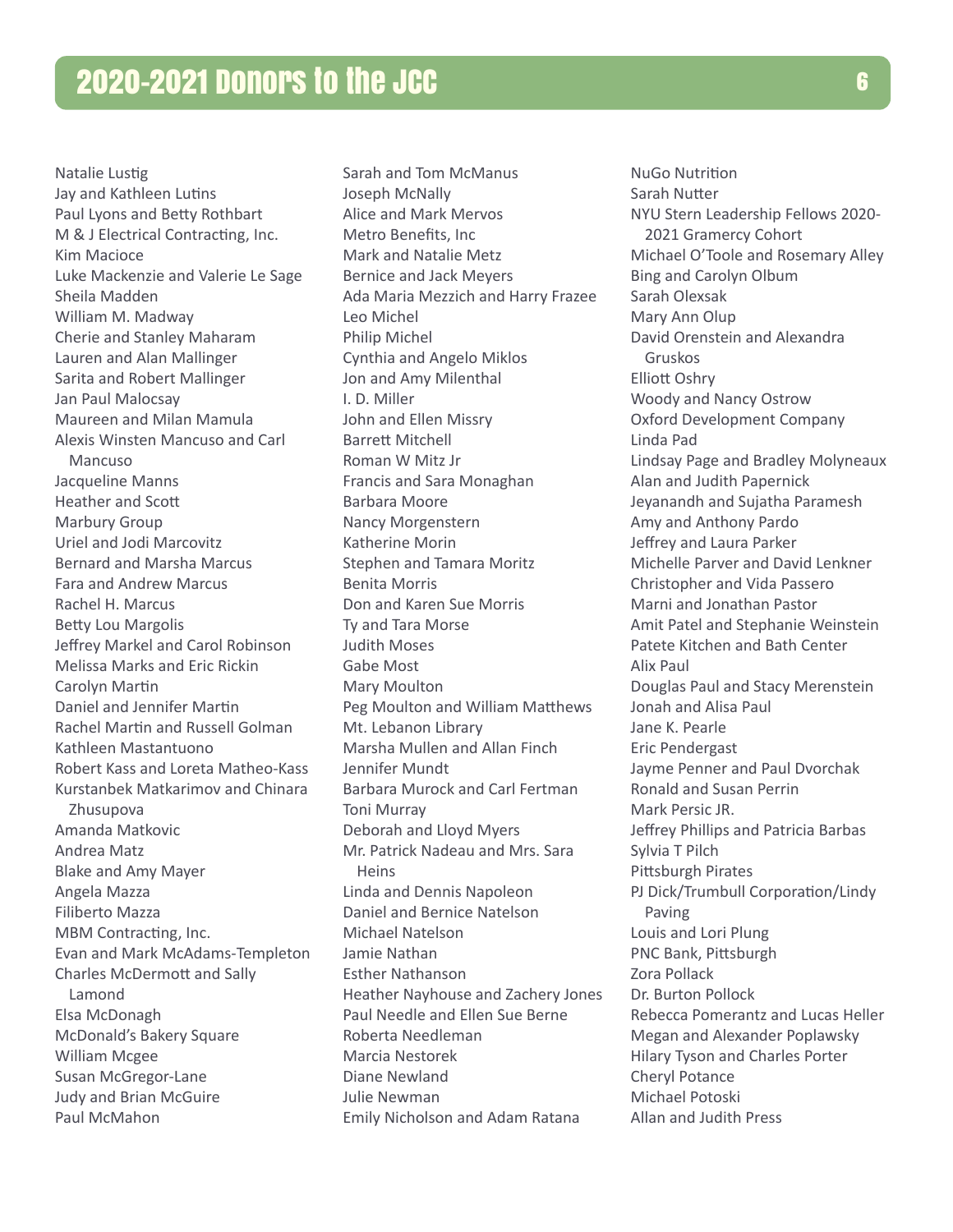Alex Preus and Anna Binstock Rachel and Brian Prew Jack Protetch Ronald L. Quinn Martha Raak Bruce Rabin Lori Rabin Rita and Andrew Rabin Melissa and Peter Rackoff William and Nancy Rackoff Linda and Alberto Raimondi Fabrizio Rambalidi and Alessia Deidda Ari and Tracy Rapport Carole and Doug Rawson Raymond and Dorothy Sloan Memorial Fund Geri and Steve Recht Keith Recker Cheryl Redilla Rosy and Bennett Reed Ralph Reese Miriam Reichman Bruce Reingold Karyn Reinhart Adam and Dr. Ariella Reinherz Sharon Reinherz Todd Reidbord Howard Rieger and Beverly Siegel Ted and Karen Riley Joy Robison Sally and Fred Rock Michelle Rodriguez Bruce and Rachael Rosen Sandra and Lawrence Rosen Evan Rosenberg Bryan and Barbara Rosenberger Jim and Linda Rosenbloom Natalie M Rosenbloom Gerald Rosenfeld Yale Rosenstein Benjamin Rosenthal and Rachel Rosenfeld Richard and Carol Rosenthal Michael and Margaret Rosenzweig Adina Roskies Anthony and Karen Ross

Ethel Ross Maxine Rothman Rothschild Doyno Collaborative Nikolyn Roumm Deborah and David Rowe Tracy and Joshua Royston Richard Ruben Paul and Molly Rubenstein Ruth Rubenstein James and Louisa Rudolph Susan and Robert Rudzki Mona Rush Audrey Russo Andrea and Brian Ruttenberg James and Lori Ruttenberg Margie Ruttenberg Selma Ryave Charlotte Sadofsky Nadene Sales Cathy and Michael Samuels Charelle and Barry Samuels Goldie Samuels S&T Bank Howard Saunders Geraldine Sbuscio Dr. Allan and Ruth Schachter Seymour and Loreen Schafer Harold and Marla Scheinman Ron and Debbie Schneider Ronald Schneiser Laura and David Schreiber Suzanne and Brian Schreiber Robyn Schulhof Douglas and Ronit Schulman Gerhard Schultze Kathleen Schumacker Sally Schweitzer Jamie Scott Norman and Patricia Seeley Scott and Stacey Seewald Evan and Tracy Segal Rabbi Elimelech Seidman Bernard and Carol Selkovits Barb and Vince Senatore James Senchak ServiceMaster PBM Co.

Shady Side Academy Jennifer Shannon Daniel and Barbara Shapira Gloria Shapiro Hedda Sharapan Cecilia Sharpe Patti Shensa Carolyn and Matthew Shiel Roseanna Shkolnik and Eran Hermoni Robert Shreve and Darlene Cridlin Steven and Shanan Shriber Betsy Shufler Larry and Barbara Shuman Robert and Lori Shure Phillip Sidel Matthew Siegler and Erika Freiberger Alan and Patricia Siger Signature Financial Planning Lenny Silberman Lynn Silberman Leonard Silk Silk and Stewart Development Group Marjorie Silverman Marlene and Art Silverman Sheryl and Michael Silverman Barbara and Dan Simanek Benjamin and Joanne Simon Linda and Ken Simon Mark and Diane Simon Scott Simon Howard and Joyce Simons Mark and Debbie Sindler Samar Sinharoy Stephen and Alice Sivulich Tamara Skirboll Sylvia Slavkin and Edward Massarsky Susan Small Judith and Joel Smalley Carol and Joshua Smith Kathleen Smith Mary-Breen Smith Frank Smizik Myron and Eileen Snider Susan Snider Caren Sniderman Stephanie Snyder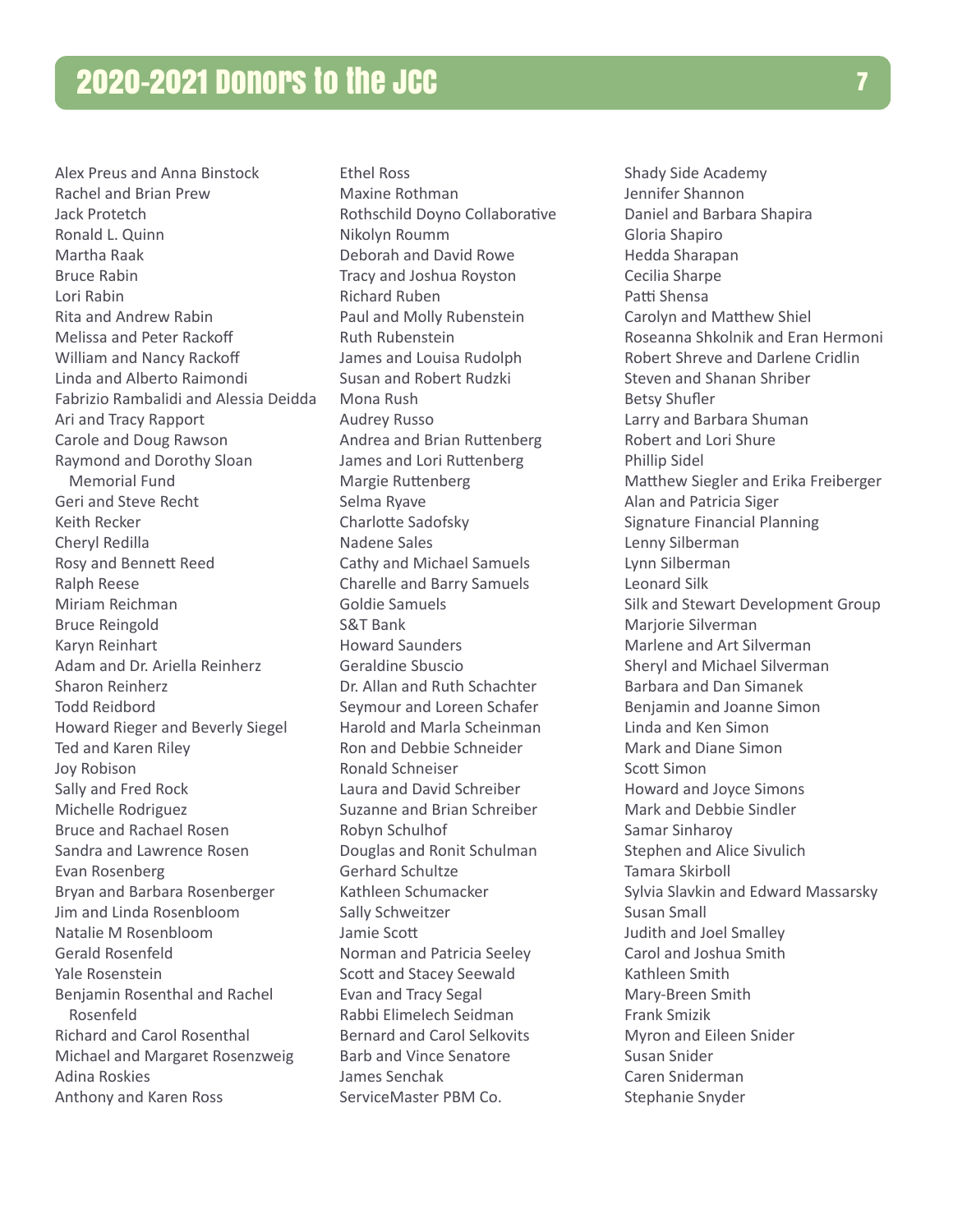Kristen and Devin Sobel Barbara Sodini Gerald and Paula Sokolow Rosario and Alberto Solano Jeffrey and Sandra Solomon Rozalia Somlo Florita and Arthur Sonnenklar Dr. Brian and Mrs. Linda Spar Hilary Spatz and Max Levine Mary Lynne Spazok John Spear Alex and Rachael Speck Lainee and Barry Specter Rebecca Spiegel Jae-Jae Spoon and Christoper Voci Suzanne Staggenborg and Charles Nelson Star Wipers Linden St Clair Euphemia Steffey Barry and Yvonne Stein Bradley and Allison Stein Joshua Stein and Danella Hafeman Carol and David Steinbach Steven Steingart and Selma Witchel Betty Stern Sheila and Danny Stern Margaret Stevens Shannon Stevenson David Stohl Jane Stokar Eleanor Stone Richard and Lois Stotter Jason and Amy Stowell Rebecca and Curtis Stratman Roberta Strauss Richard Sullivan Frederick and Wendy H Summa Joseph Sussman Laurel Swartz Leslie and Jan Swensen Rabbis Ronald and Barbara Symons Chris Szent-Gyorgyi Barbara Tabachnick Carol Tabas Hilary and Brian Taylor

Jack Taylor Richard Tenebaum The Frick Art and Historical Center, Inc. The Rubinoff Company The Rudolph Family The Wilson Group, LLC Emily and Zak Thomas Debra and John Thompson Robert Thompson Anne Tilley and Jennie Williams Tivity Health Stephen Tobe Marc Tobias and Isabel Chernoff Ellen Toker Traction Rec Albert and Rosalyn Treger Denise Trigalet Alice and Ned Troup Dr. Albert and Ms. Esther Tse Paula S Turocy Marc Unangst and Ilyssa Ringold-Unangst Gail and Joel Ungar University of Pittsburgh University of Pittsburgh Geriatrics AOC UPMC Health Plan Kathryn Van Stone and Robert Smith Holly VanDine Filomena Varvaro Colleen Vermillion Vigliotti Landscape and Construction, Inc. Robert Vojtecky Wagner Investment Co. II Cindy Wai Shim Lim Louis and Ann Jean Waldman Kathryn Walker and Nishanthi Kandiah Dodi Walker Gross and Daniel Edelstone Walnut Capital Management, Inc. Clem Wandrisco III Wendy Warner Michael and Yana Warshafsky

Rhonda Wasserman and Howard **Stern** Brooks Weaver Jacquelin Wechsler Joan and David Weinbaum Lee and Judy Weinberg Ira Weiner Marcie and Matthew Weinstein Mr. and Mrs. Sherman Weinstein Randi and Ellis Weinstein Susan Weis Dr. Richard and Arlene Weisman Selma Weiss Mark Weitzman and Marylynne Pitz Kelly and Mark Weixel Michael and Marla Werner Sharon Werner and Eric Olshan Carol Weston Thomas Whalen Stephanie Whatule Kenneth White Eve Wider Richard Wien Thomas Wiggins Phillip and Marta Wilkin Ashley Wilson Winchester Thurston School Eileen Winkler Amy and Gregory Winokur Ralph Wise Marvin Witofsky James and Nancy Wolf John M Wolf Jr and Martha O Wolf Leatrice Wolf Wolfe LLC Adrienne Wolfert Harvey and Carole Wolsh Laurie and Grant Wood Bronwyn Woods Michael Wood-Vasey and Elaine Musgrave Monika Woszczyna Michael Yahr Sun Ye and Rodney Dobish Micaela Young Rebecca and Richard Zahren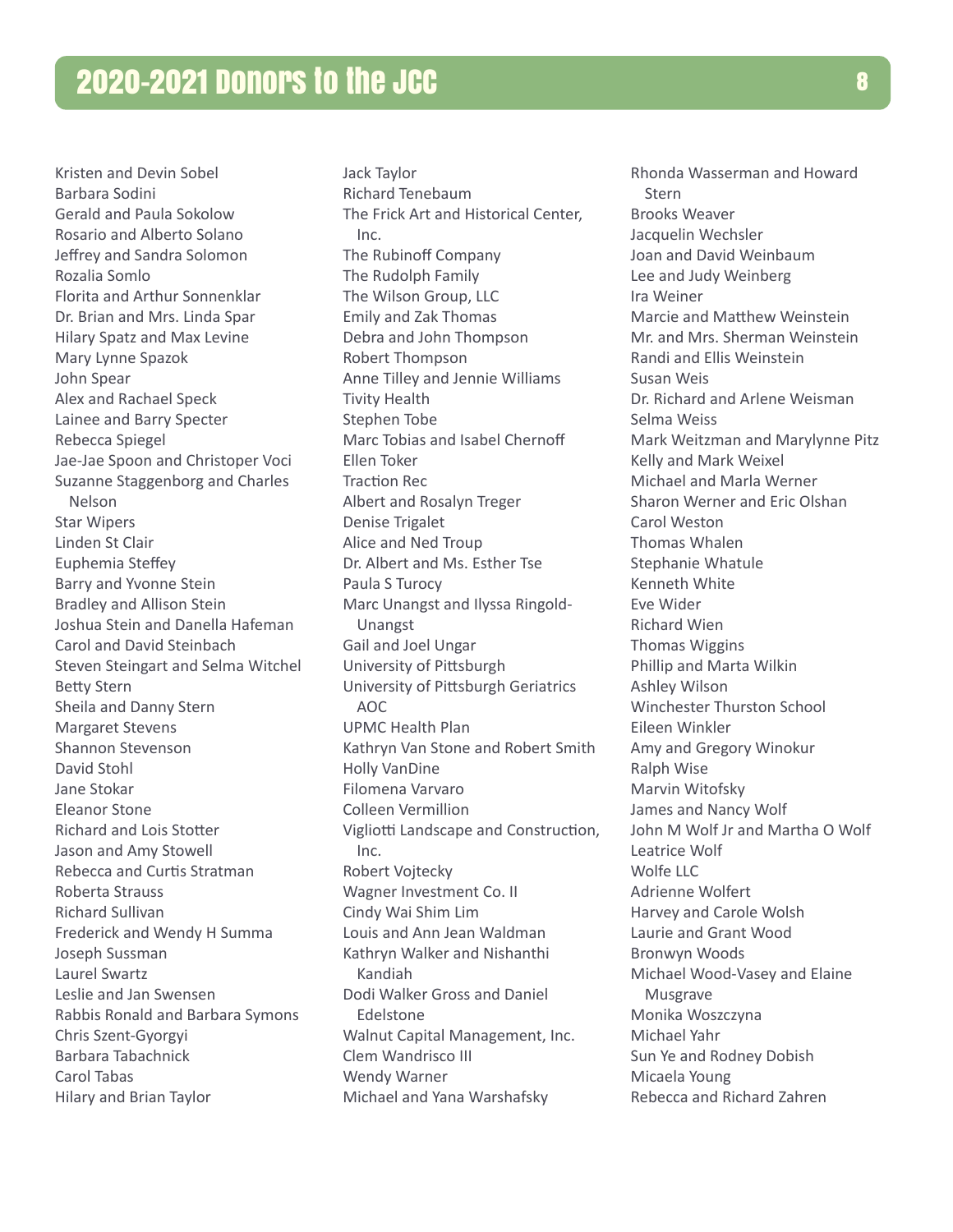Dan Zandberg and Marjorie Manne William Zeiger Janey Zeilinger Lynn and Marc Zelenski Shuoqi Zhang and Chuanlu Chen Victoria Zhang Susan Zimecki Shai Zimmerman and Ava McNitt Susanna Zlotnikov Chris Zubak-Skees Anita Zuberi and Steven Chase Marsha Zuckerman and Michael Tobias

#### Endowment Funds

*Represents contributions made to the following endowment funds*

Aureen Litt Goldblum JCC Endowment Fund B.C. Weiner and Marjorie Ash Endowment Fund Bud Wechsler and Doc Greene Geriatric Wellness Fund CFJF Brian and Rachel Eglash Endowment Fund Claire and Vern Reingold EKC Scholarship Fund Connie Sherman Music Scholarship Fund Ellen and Jack Kessler Endowment Fund Fielder's Choice Accelerator Fund in Honor of Marc Brown Gerald Ostrow Staff Development and Talent Fund Gertrude Seder Fund of The Pittsburgh Foundation Herman and Rebecca Fineberg Fund for People with Special Needs Irving A. Jaffe & Judith Jaffe Pollock EKC Scholarship Fund Isabel Soltz Shiflet Senior Adult Endowment Fund JCC Oliver M. Kaufmann Endowment Fund Jewish Community Center Endowment Fund

Jewish Women's Foundation Fund for a Jewish Future Joseph Kahn Memorial Endowment Fund Joseph Wolfe ECDC Scholarship Fund Kossis Early Childhood Equipment Replacement Endowment Larry Ruttenberg Endowment Fund Louis and Sylvia Brody Endowment Fund of the Jewish Federation of Greater Pittsburgh Marilyn and Earl Latterman Endowment Fund Mark Allen Robinson Day Care Endowment Fund Mark and Caryle Glosser New American Scholarship Fund Marlene Averbach Memorial Fund Melanie Scheinberg EKC Endowment Fund Oliver Kaufmann Endowment Fund for Young Children Peter Simsovics Endowment Fund Rachel Says Fund Ralph Davidson Special Needs Fund Reuben Mitrani Memorial EKC Fund of the JFGP Rita J. Gould JCC Endowment Fund of the Jewish Federation of Greater Pittsburgh Robert Spiegel Memorial Endowment Fund Rogal Ruslander Endowment Fund Rosella and Gilbert Broff Endowment Fund Ruslander-Rogal Endowment Fund S.J. Noven Memorial Fund of The Pittsburgh Foundation Sandy and Edgar Snyder Israel Experience Endowment Fund Saul H. and Esther Lapiduss Arts Education Fund of the JFGP Tamara and Leonard Skirboll Endowment Fund The Benjamin and Jane Glass Endowment Fund The Ettenson Family Charitable Fund

The Guttman Family Endowment Fund for a Jewish Future The Philip Chosky Memorial Endowment Fund of the JFGP The Wolf Family JCC Endowment Fund

## Endowment Donors

Ava and Peter Alt Irwin and Ilene Barney Barri Bernstein Linda Buchman Robert Watson Davidson Elizabeth Demarest Mark and Ellen Diamond Amy W. Drezner Barbara and Joel Flesch Sara and Robert Franco Stephen Galpern Gary Garcia and Ruth Valadez William and Michele Gebhardt Peter and Toby Geiringer Sue and James Gelsey and Family Kathleen Getman Mark and Manya Glazer Caryle Glosser Gurrentz Family Rudi Halbright and Janie Riley Amber and Jonathan Harris Steven and Lynn Hecht Charles and Elissa Hirsh Vivian Holzer Jerry and Carole Katz Rachel Krasnow Ronald Krasnow and Dorit Stein Ilene and Matthew Levin Jan and Margaretha Levinson Joan and Rob Linsenmeier Marc and Kathy Lipsitz Peggy Lowenstein Karen Madden Suzy Marcus Carolyn Marks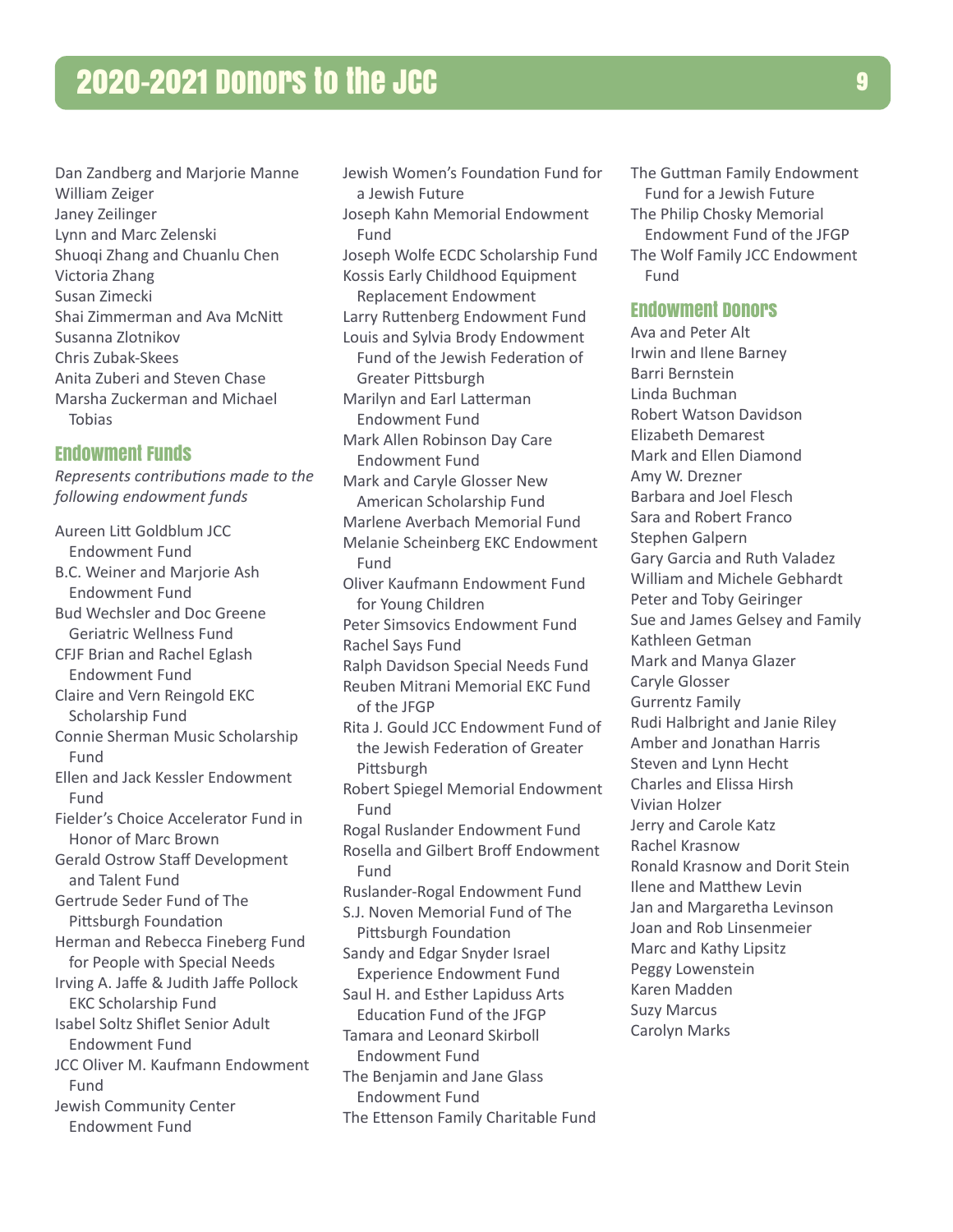Dr. Philip Mason and Jacqueline Horwitz Carl Metosky Lucy Moses Mark Moskowitz Esther and James Neft Thomas and Susan Netzer Faye and Robert Nickel Joyce and Joop Offerman Terri Polacheck David and Rita Pollock Stacey and Mark Raskin Todd Reidbord AJ Robinson and Nicole Ellerine Louisa Rudolph Arlene and Steven Sablowsky Jeff and Paula Scharding Sally Schweitzer Ryoichi Shiono Jeffrey and Cynthia Shore Lenny Silberman Tamara Skirboll Marcia and Melvin Solomon Janet Stavish Susan Weis Selma Weiss Nancy and Michael Weissman Mark White Chana Widawski Jonathan Wilk Marcy Williams Toby Wolfe Hilary Wolfe Allen Wolfert and Adrienne Young Barbara and Michael Wollman Michael Yahr Myrna Zelenitz

#### JCC Capital Improvements

*Includes new capital contributions to various JCC campaigns*

Henry and Rachel Blaufeld Estate of Charlotte and Max L. Bluestone Gerald and Barbara Chait Todd Reidbord

# Foundations and Grants

3M Foundation Achieva Allegheny County - DHS Allegheny Regional Asset District AmazonSmile Foundation Arconic Foundation Beatrice Schutte Foundation Beth Israel Center Charitable Fund Bnai Brith Youth Organization, Inc. Commonwealth of Pennsylvania Coyle Family Foundation Donald and Sylvia Robinson Family Foundation Dr. Solomon and Sarah Goldberg Memorial Endowment Fund Federated Investors Foundation, Inc. Fluor Corporation Foundation for Jewish Camping, Inc. Gurrentz Family Harold Grinspoon Foundation Henry L. Hillman Foundation Hyman Family Foundation Trust Jewish Federation of Greater Pittsburgh Jewish Healthcare Foundation JewishColumbus JFGP Pittsburgh Jewish Pre-K Educational Improvement Foundation Lamfrom Family Charitable Foundation Legacy Heritage Programming Mandel Institute for Nonprofit Leadership Mary Sachs Trust

Massey Charitable Trust Mosaic United Network for Good - Facebook Nord Family Foundation of the Jewish Federation of Greater **Pittsburgh** Opportunity Fund PNC Foundation PPG Industries Foundation Sara Jenoff Levin FBO Robert Irr Squirrel Hill Urban Coalition Stein Rich Family Foundation The Benter Foundation The Evan and Tracy Segal Family Foundation The Fine Foundation The Gerald S. Ostrow Community Leadership Award Endowment Fund of the Jewish Community Foundation of Greater Pittsburgh The Giant Eagle Foundation The Heinz Endowments The Jack Buncher Foundation The Jeffrey and Linda Solomon Foundation The Karp Family Foundation, Inc. The Marstine Family Foundation The Nancy and Farrell Rubenstein Endowment Fund of the Jewish Community Foundation of Greater Pittsburgh The National Center to Encourage Judaism Inc The Philip Chosky Charitable & Educational Foundation The Pittsburgh Foundation The Russell Berrie Foundation United Way of Southwestern Pennsylvania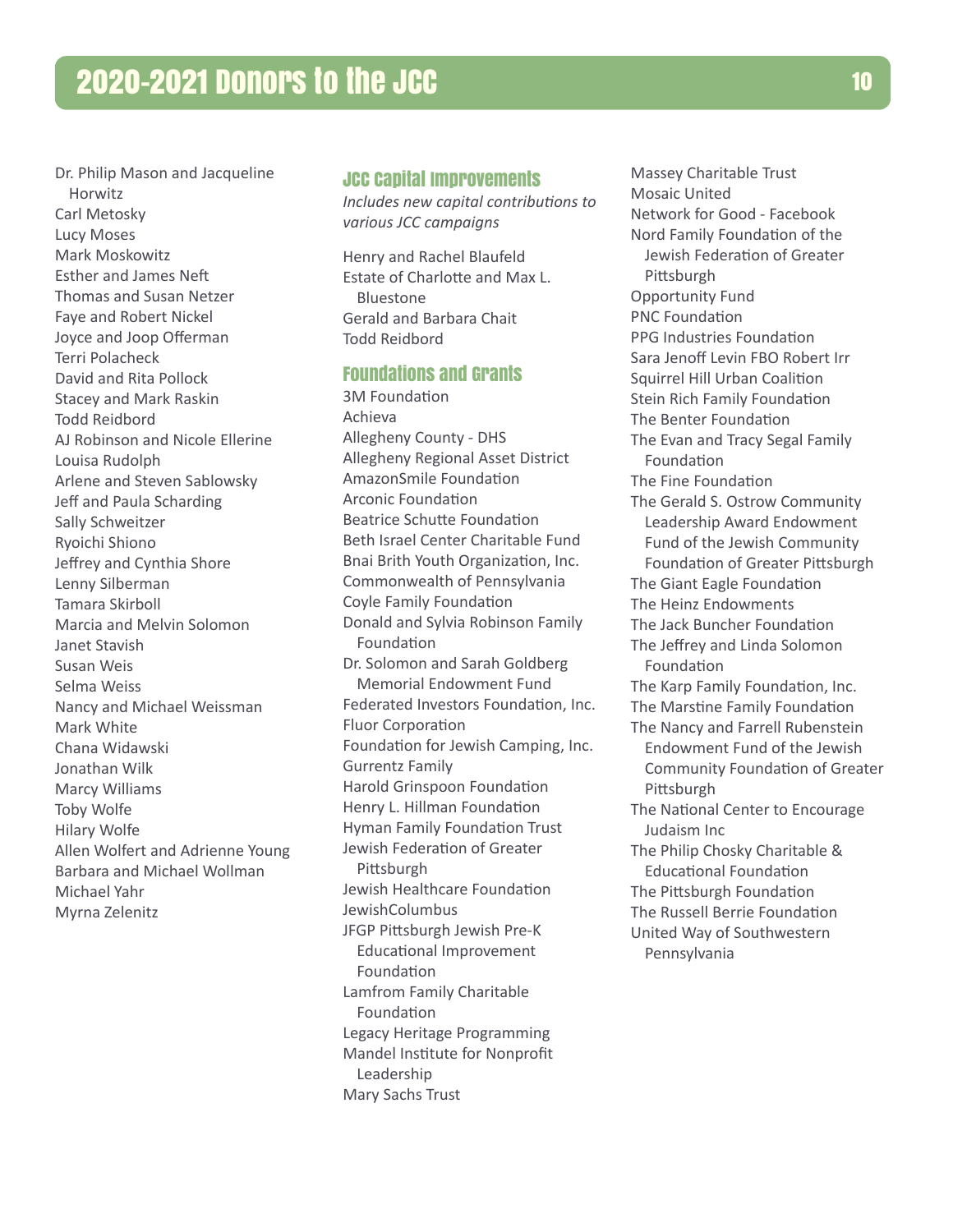# JCC Legacy Society

*The JCC Legacy Society recognizes those individuals and families who have named the Jewish Community Center of Greater Pittsburgh in their estate plans through a documented planned gift.* 

Anonymous (6) Debbie and David Baron Liza and Adam Baron Beth Israel Center Charlotte Bluestone\* Arlene and William Brandeis Victor\* Brody Betsy Levine-Brown and Marc Brown Sylvia\* and Sidney\* Busis Phyllis Davis Ada Davis Stanford Davis\* Robert Davis\* David Dinkin\* Donald and Sylvia Robinson Foundation Norman Ettenson\* Nicole Evoy and Derek Smith Julie and Josh Farber Ellie Baker Feldman Joseph Finkelpearl Rachel Firestone and Jason Binder Eva and Gary Friedman Ruth and Alan Garfinkel Ed Gelman Caryle and Mark\* Glosser Nachum Golan and Stephen Hough Amy and Bob Gold Aureen Litt Goldblum\* Edward M. Goldston Gerry and Harold\* Gondelman Erica and William Goodman Rita J. Gould\* Cynthia and John Halicky Joel Hausman Alex Heit and Harris Blum Melissa Hiller and Jeffrey Griffin Ilene and Joel Iskoe

Lynne and Blair Jacobson Jenny and Chad Jones Ruth Ann\* and Eugene\* Klein Dana and Jason Kunzman Frieda Lalli Marilyn and Earl Latterman Beverly\* and Allen\* Lebovitz Cindy Goodman Leib and Scott Leib Patty and Stanley Levine Roslyn Litman\* Fara and Andy Marcus Elliot Oshry Lynn\* and Gerald\* Ostrow The Poller Prince Family Burton Pollock Rita and David Pollock Hilary Tyson and Charles Porter Richard E. Rauh Carol Robinson and Jeffrey Markel Mitch Nyer in name of Ruth Nyer Lori and James S. Ruttenberg Cathy and Michael Samuels Ruth and Allan Schachter Barbara and Michael Scheinberg Nina and Robert Schor Suzanne and Brian Schreiber Sorietta Silverman\* Linda and Ken Simon Sylvia Slavkin Yetta Speiser Herb Speiser\* Rabbis Barbara and Ron Symons Stephen Tobe Judy and Lloyd Vernick Susan and Robert Weis Arlene and Richard Weisman Annie\* and William\* F. Wimmer Leatrice Wolf John M. Wolf, Sr.\* Martha and John M. Wolf, Jr.

## Little Night Auction Donors

Advantage Sport and Fitness, Inc. Aiello's Pizza Airquest Aviation Allegheny Valley School Allianna's Kitchen ASCEND Pittsburgh big Burrito Restaurant Group Bike Pittsburgh Lauren Braun Beverly and David Brinn Marc and Betsy Levine-Brown Carabella Carnegie Museum of Art Choices Cohen Chiropractic Trigger Point Center Concept Art Gallery Contemporary Concepts **Cornerstone** Dylan Critchfield-Sales Fran Darling Dina Ellen Discover Organizing Inc Don's Appliances D's Six Pax and Dogz E.B. PEPPER East End Brewing Elyse and Marty Eichner European Wax Center Evelyn James Interiors Fairmont Pittsburgh Fallingwater Julie Farber Feathers Lt. Governor John and Gisele Fetterman Flat Tire Co. Fox Chapel Golf Club Framesmith Representative Dan Frankel Drs. Mary Pat and Eric Friedlander Front Porch Theatricals Cheryl Gerson Americus Erica and Billy Goodman Merris and Yram Groff